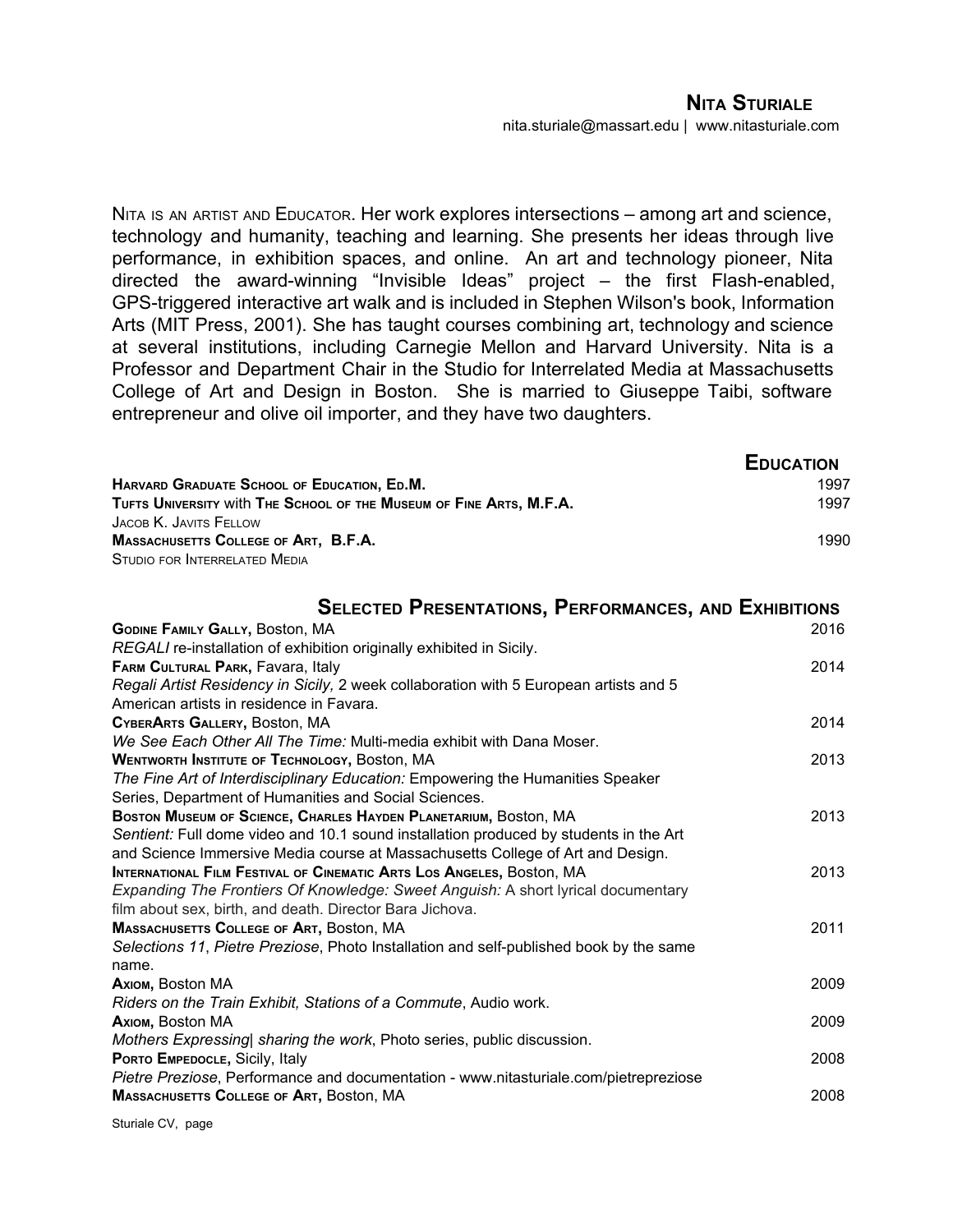nita.sturiale@massart.edu | www.nitasturiale.com

| <b>CONFLUX FESTIVAL, New York, NY</b><br>2006<br>Stations of a Commute, Audio work and podcast - www.stationsofacommute.com<br>Axiom, Boston MA<br>2006<br>Art and Science: a symbiosis, group show curated by the Nature and Inquiry artists<br>group.<br><b>ONLINE, Boston MA</b><br>2005<br>I Miei Attaccamenti, 14 day image/text email journal republished as a public php website.<br><b>MASSACHUSETTS COLLEGE OF ART, BOSTON MA</b><br>2005<br>BOSTON CYBERARTS FESTIVAL, Weight of God, email conversation/electronic installation.<br>2003<br>Mobius, Boston MA<br>MOBIUS 25, Audience Participation Performance. |
|----------------------------------------------------------------------------------------------------------------------------------------------------------------------------------------------------------------------------------------------------------------------------------------------------------------------------------------------------------------------------------------------------------------------------------------------------------------------------------------------------------------------------------------------------------------------------------------------------------------------------|
|                                                                                                                                                                                                                                                                                                                                                                                                                                                                                                                                                                                                                            |
|                                                                                                                                                                                                                                                                                                                                                                                                                                                                                                                                                                                                                            |
|                                                                                                                                                                                                                                                                                                                                                                                                                                                                                                                                                                                                                            |
|                                                                                                                                                                                                                                                                                                                                                                                                                                                                                                                                                                                                                            |
|                                                                                                                                                                                                                                                                                                                                                                                                                                                                                                                                                                                                                            |
|                                                                                                                                                                                                                                                                                                                                                                                                                                                                                                                                                                                                                            |
|                                                                                                                                                                                                                                                                                                                                                                                                                                                                                                                                                                                                                            |
|                                                                                                                                                                                                                                                                                                                                                                                                                                                                                                                                                                                                                            |
|                                                                                                                                                                                                                                                                                                                                                                                                                                                                                                                                                                                                                            |
|                                                                                                                                                                                                                                                                                                                                                                                                                                                                                                                                                                                                                            |
| <b>BOSTON COMMON AND PUBLIC GARDENS, BOSTON MA</b><br>2003                                                                                                                                                                                                                                                                                                                                                                                                                                                                                                                                                                 |
| BOSTON CYBERARTS FESTIVAL, Invisible Ideas, GPS-enabled Audience Participation Event.                                                                                                                                                                                                                                                                                                                                                                                                                                                                                                                                      |
| <b>MASSACHUSETTS COLLEGE OF ART, BOSTON, MA</b><br>2002                                                                                                                                                                                                                                                                                                                                                                                                                                                                                                                                                                    |
| MASSAGING MEDIA CONFERENCE, Performance.                                                                                                                                                                                                                                                                                                                                                                                                                                                                                                                                                                                   |
| 2001<br>MASSACHUSETTS INSTITUTE OF TECHNOLOGY, Media Lab, Cambridge MA                                                                                                                                                                                                                                                                                                                                                                                                                                                                                                                                                     |
| BOSTON CYBERARTS FESTIVAL, Five Ideas, Postal, Web and Performance Event.                                                                                                                                                                                                                                                                                                                                                                                                                                                                                                                                                  |
| 2001<br>BEIJING NATIONAL GALLERY, Beijing, China                                                                                                                                                                                                                                                                                                                                                                                                                                                                                                                                                                           |
| Group Exhibit.                                                                                                                                                                                                                                                                                                                                                                                                                                                                                                                                                                                                             |
| 1999<br>HARVARD UNIVERSITY, Cambridge, MA                                                                                                                                                                                                                                                                                                                                                                                                                                                                                                                                                                                  |
| VES173 and CSCIE17, Visiting Speaker.                                                                                                                                                                                                                                                                                                                                                                                                                                                                                                                                                                                      |
| <b>MUSEUM OF SCIENCE, BOSTON, MA</b><br>1999                                                                                                                                                                                                                                                                                                                                                                                                                                                                                                                                                                               |
| BOSTON CYBERARTS FESTIVAL, Performance.                                                                                                                                                                                                                                                                                                                                                                                                                                                                                                                                                                                    |
| 1998<br>CHARLES RIVER, Cambridge, MA                                                                                                                                                                                                                                                                                                                                                                                                                                                                                                                                                                                       |
| CAMBRIDGE RIVER ARTS FESTIVAL, Performance.                                                                                                                                                                                                                                                                                                                                                                                                                                                                                                                                                                                |
| <b>UNIVERSITY OF WALES, Newport UK</b><br>1997                                                                                                                                                                                                                                                                                                                                                                                                                                                                                                                                                                             |
| CONSCIOUSNESS REFRAMED CONFERENCE, Paper and Presentation.<br>1997                                                                                                                                                                                                                                                                                                                                                                                                                                                                                                                                                         |
| TUFTS UNIVERSITY ART GALLERY, Medford, MA<br><b>Exhibit and Performance.</b>                                                                                                                                                                                                                                                                                                                                                                                                                                                                                                                                               |
| SAN FRANCISCO ART INSTITUTE, San Francisco, CA<br>1997                                                                                                                                                                                                                                                                                                                                                                                                                                                                                                                                                                     |
| DIGITAL MEDIA DEPARTMENT, Visiting Speaker.                                                                                                                                                                                                                                                                                                                                                                                                                                                                                                                                                                                |
| HARVARD - SMITHSONIAN OBSERVATORY, Phillips Auditorium, Cambridge, MA<br>1995                                                                                                                                                                                                                                                                                                                                                                                                                                                                                                                                              |
| PARALLELS IN CREATIVITY SYMPOSIUM, Performance.                                                                                                                                                                                                                                                                                                                                                                                                                                                                                                                                                                            |
| 1995<br>TUFTS UNIVERSITY ART GALLERY, Medford, MA                                                                                                                                                                                                                                                                                                                                                                                                                                                                                                                                                                          |
| In LIGHT OF OUR REFLECTION, Group Exhibit.                                                                                                                                                                                                                                                                                                                                                                                                                                                                                                                                                                                 |
| 1993<br>HABITAT INSTITUTE FOR THE ENVIRONMENT, Belmont, MA                                                                                                                                                                                                                                                                                                                                                                                                                                                                                                                                                                 |
| NATURE AND INQUIRY ARTISTS SERIES, Performance.                                                                                                                                                                                                                                                                                                                                                                                                                                                                                                                                                                            |

**TEACHING MASSACHUSETTS COLLEGE OF ART**, Boston, MA *Professor - Curriculum Committee, Search Committee Chair, SIM Dept Chair, All College Committee Chair. Faculty advisor to Eventworks and Godine Family Gallery student directors.* 1997-pres. **HARVARD UNIVERSITY** , Cambridge, MA, DIVISION OF CONTINUING EDUCATION AND SUMMER SESSION *Faculty* 1999-2004 **ENDICOTT COLLEGE**, Beverly, MA *Adjunct Lecturer* 1999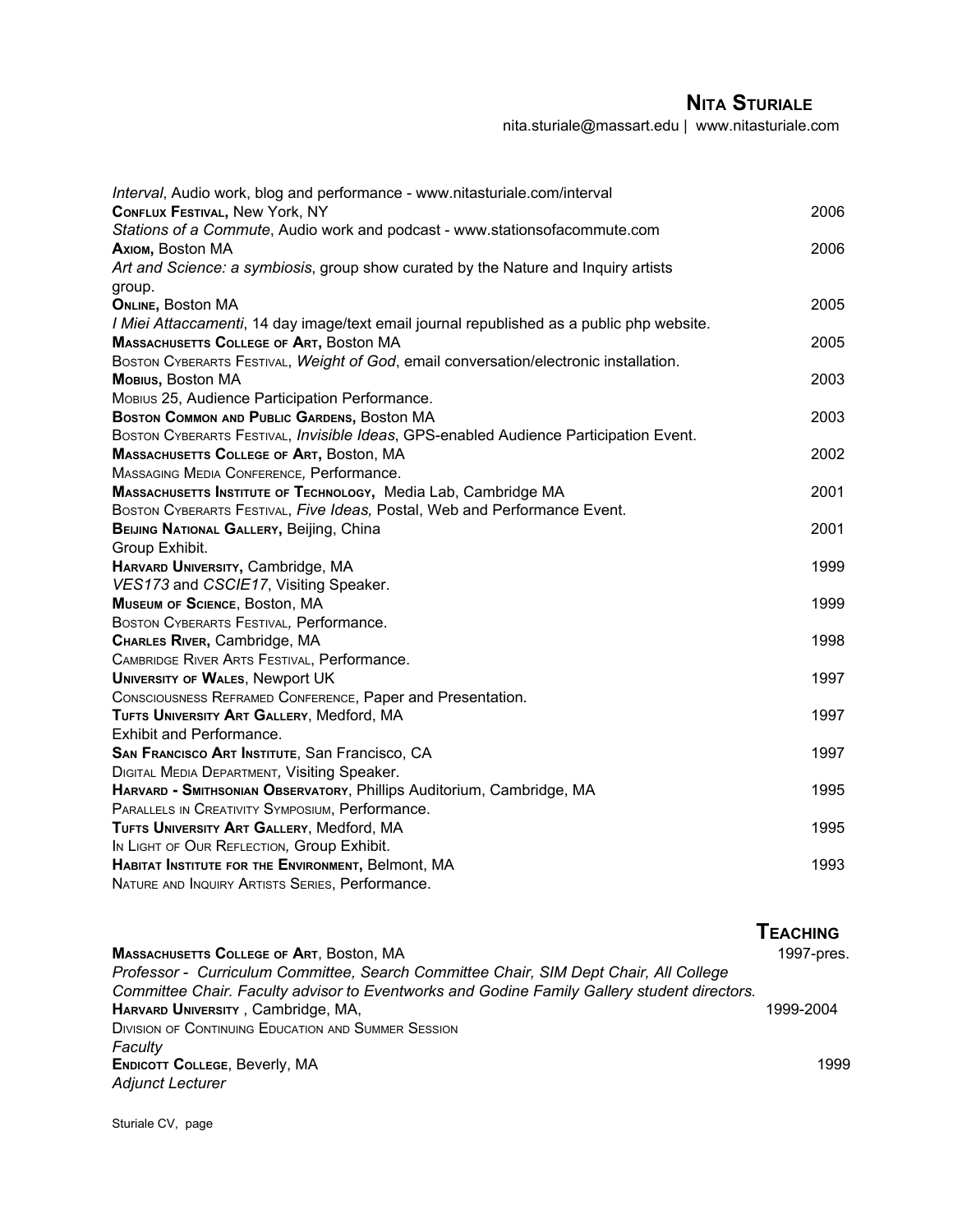nita.sturiale@massart.edu | www.nitasturiale.com

| <b>GREENFIELD COMMUNITY COLLEGE, Greenfield, MA</b>  | 1998    |
|------------------------------------------------------|---------|
| <b>Adjunct Professor</b>                             |         |
| <b>CARNEGIE MELLON UNIVERSITY, Pittsburgh, PA</b>    | 1998    |
| PENNSYLVANIA GOVERNOR'S SCHOOL FOR THE SCIENCES      |         |
| <b>Summer Faculty</b>                                |         |
| <b>BROOKLINE PUBLIC SCHOOLS, Brookline, MA</b>       | 1998    |
| <b>HEATH SCHOOL</b>                                  |         |
| <b>Technology Specialist</b>                         |         |
| HARVARD GRADUATE SCHOOL OF EDUCATION, Cambridge MA   | 1997    |
| Teaching Fellow, for Professor Eleanor Duckworth     |         |
| MASSACHUSETTS INSTITUTE OF TECHNOLOGY, Cambridge, MA | 1991-92 |
| <b>DESIGN LAB</b>                                    |         |
| <b>Teaching Assistant</b>                            |         |
| CAMBRIDGE PUBLIC SCHOOLS, Cambridge, MA              | 1990-93 |
| <b>GRAHAM AND PARKS ALTERNATIVE GRADE SCHOOL</b>     |         |
| <b>Teaching Assistant</b>                            |         |

|                                                           | <b>WEB PROJECTS</b> |
|-----------------------------------------------------------|---------------------|
| HTTP://REGALIBLOG.WORDPRESS.COM                           | 2014                |
| HTTP://www.massartsci.org                                 | 2013                |
| HTTP://WWW.VISIBLELABOR.COM (ARCHIVED)                    | 2009                |
| HTTP://www.NITASTURIALE.COM/PIETREPREZIOSE/               | 2008                |
| HTTP://WWW.ARTSCIENCE.ORG                                 | 2006                |
| HTTP://WWW.NITASTURIALE.COM/ATTACCAMENTI (ARCHIVED)       | 2005                |
| HTTP://www.invisibleideas.org                             | 2003                |
| <b>HTTP://5IDEAS.ARTSCIENCE.ORG</b>                       | 2001                |
| <b>HTTP://WWW.IDEARIUM.IT</b> (BOUGHT BY ITALIAN STARTUP) | 2000                |
| HTTP://www.OLIOTAIBI.COM                                  | 1999                |
| HTTP://WWW.CYBERFACES.ORG (ARCHIVED)                      | 1999                |
| HTTP://www.NITASTURIALE.COM/THOUGHTFLOW/                  | 1998                |
| HTTP://WWW.ARTSCIENCE.ORG                                 | 1998                |
| HTTP://WWW.NITASTURIALE.COM                               | 1996                |
| HTTP://WWW.NITASTURIALE.COM/PRESENT/PRESENTMEMORIES.HTML  | 1996                |

|                                          | <b>ENTREPRENEURIAL ACTIVITIES</b> |
|------------------------------------------|-----------------------------------|
| <b>SMARTWORLDS, Cambridge, MA</b>        | 2000-2002                         |
| Co-Founder                               |                                   |
| OLIO TAIBI, Cambridge, MA                | 1999-pres.                        |
| Co-Founder                               |                                   |
| <b>PRIVATE CLIENTS, BOSTON Area</b>      | 1990-2000                         |
| Consultant, Webmaster, Production Artist |                                   |

# **AWARDS AND HONORS**

**ARTSCIENCE 100K PRIZE JUROR MARILYN PAPPAS FACULTY FELLOWSHIP** 2006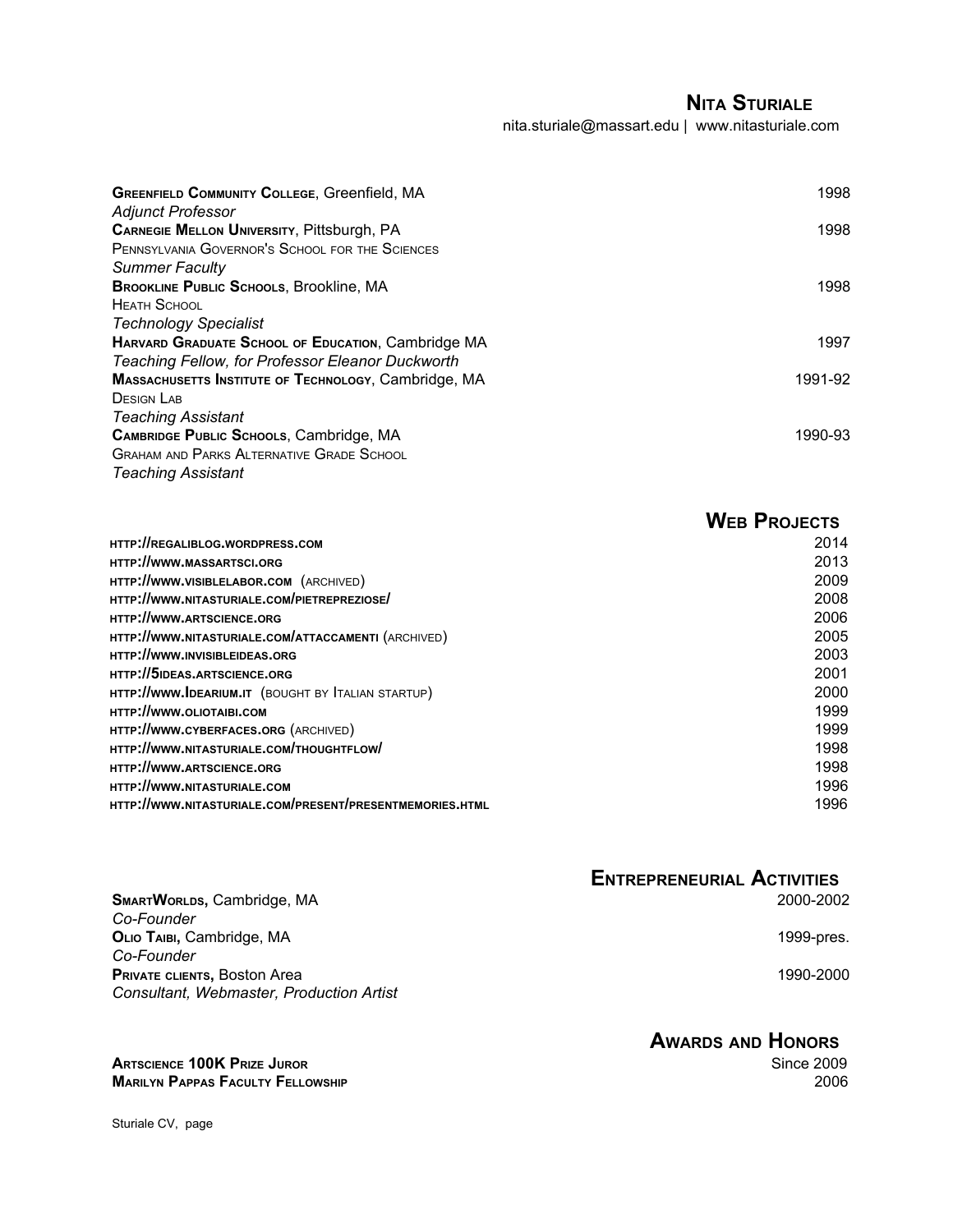nita.sturiale@massart.edu | www.nitasturiale.com

| COPLEY SOCIETY OF ART, FIRST JUROR'S CHOICE       | 2003    |
|---------------------------------------------------|---------|
| <b>LEF FOUNDATION GRANT</b>                       | 2001    |
| <b>CAMBRIDGE ARTS COUNCIL GRANT</b>               | 1998    |
| JACOB K. JAVITS FELLOWSHIP                        | 1994-97 |
| <b>RON PLACZEK THEATER ARTS AWARD</b>             | 1990    |
| <b>MASSACHUSETTS COLLEGE OF ART HONORS</b>        | 1990    |
| PENNSYLVANIA GOVERNOR'S SCHOOL FOR THE ARTS AWARD | 1982    |

#### **BIBLIOGRAPHY/PRESS**

| VOICE OF NEW YORK NOTIZIE. "Gifts from Favara to Boston."                                                      | 2016 |
|----------------------------------------------------------------------------------------------------------------|------|
| AGRIGENTONOTIZIE. AI Farm Cultural Park "Regali Artist Residency in Sicily"                                    | 2014 |
| ALWAYS WONDERING: A MELANGE OF ELEANOR DUCKWORTH AND CRITICAL EXPLORATION. Critical Exploration                | 2012 |
| Press, 2013.                                                                                                   |      |
| PIETRE PREZIOSE. Full color 12" x12" photo book published by Nita Sturiale.                                    | 2012 |
| REVISITING THE SANDBOX: THE STUDIO FOR INTERRELATED MEDIA AT THE MASSACHUSETTS COLLEGE OF ART AND              | 2011 |
| Design. Monograph published by Nita Sturiale.                                                                  |      |
| Boston GLOBE. Cate McQuaid, "It's the place where creativity and technology meet". April 26,                   | 2007 |
| 2007.                                                                                                          |      |
| MACROMEDIA SHOWCASE AND DEVNET ARTICLES, Bill Perry, et al, about Invisible Ideas project.                     | 2003 |
| INFORMATION ARTS: INTERSECTIONS OF ART, SCIENCE AND TECHNOLOGY.                                                | 2002 |
| Steven Wilson, MIT Press.                                                                                      |      |
| <b>Mass High Tech.</b> "On the Move: SmartWorlds Founder is 'Molto Astuto' about wireless LANs"                | 2002 |
| Dyke Hendrickson. April 26, 2002.                                                                              |      |
| THE LANCET. "Nurturing wonder: the art of Nita Sturiale" Vol 357, March 24, 2001.                              | 2001 |
| PROCEEDINGS OF CONSCIOUSNESS REFRAMED CONFERENCE. University of Wales College, Newport, UK.                    | 1997 |
| THE EFFECTS OF ART EDUCATION ON THE DEVELOPMENT OF COGNITIVE SKILLS.                                           | 1997 |
| Thesis paper, Harvard Graduate School of Education.                                                            |      |
| in a compart of the compart of the state of the state of the state of the state of the state of the state of t |      |

**VARIOUS;** see http://www.invisibleideas.org/press.htm for more.

#### **SKILLS**

**TEACHING SKILLS** at several levels since 1990; Special ability to create a classroom environment that takes advantage of current technologies and produces discussion, interdisciplinary exploration, and individual artistic vision along-side skill acquisition.

**KNOWLEDGE AND EXPERIENCE WITH** interrelated media including video, audio, performance, installation, digital media and desktop publishing.

**CURRICULUM DEVELOPMENT** related to integrating art, science, technology and education,

**WEB-BASED TECHNOLOGIES AND APPLICATIONS**; a pioneer in internet art, social media and web publishing. Other knowledge includes: Mobile Multimedia, Discussion Boards, Shared Calendars, Online Polls and Surveys, Intranet, Content Management, Weblogs, Online Collaboration, Facebook, Twitter, YouTube, Vimeo. **EXCELLENT WRITING AND INTERPERSONAL SKILLS**.

**PROFESSIONAL PROTOCOL, NETWORKING AND ORGANIZATIONAL SKILLS** in several different fields.

**OTHER SKILLS;** Knowledge of non-traditional, artistic uses of digital technology (web-based, biofeedback applications, medical imaging). Grant-writing. Event organization. Entrepreneurial business skills. Trademark and Patent acquisition.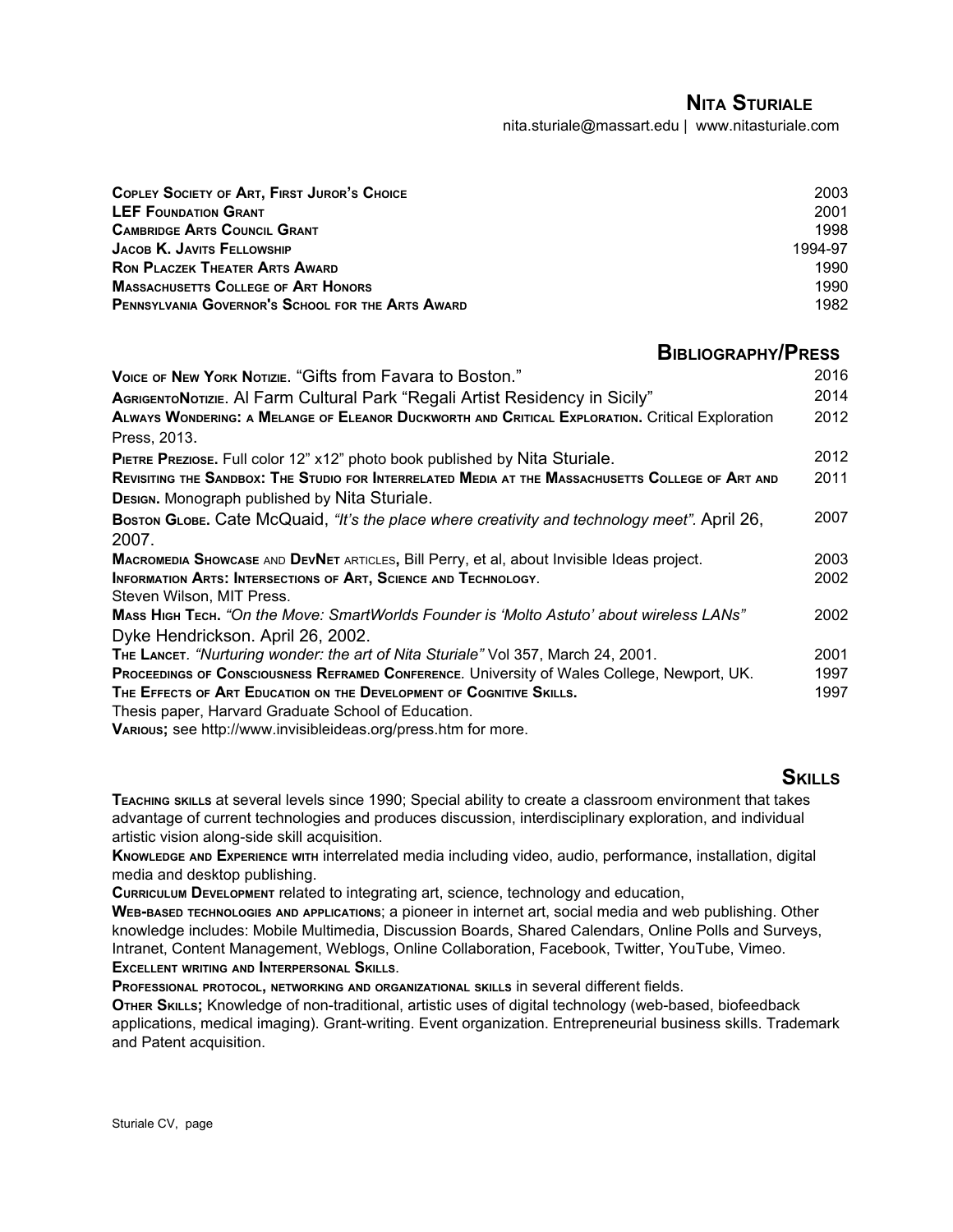nita.sturiale@massart.edu | www.nitasturiale.com